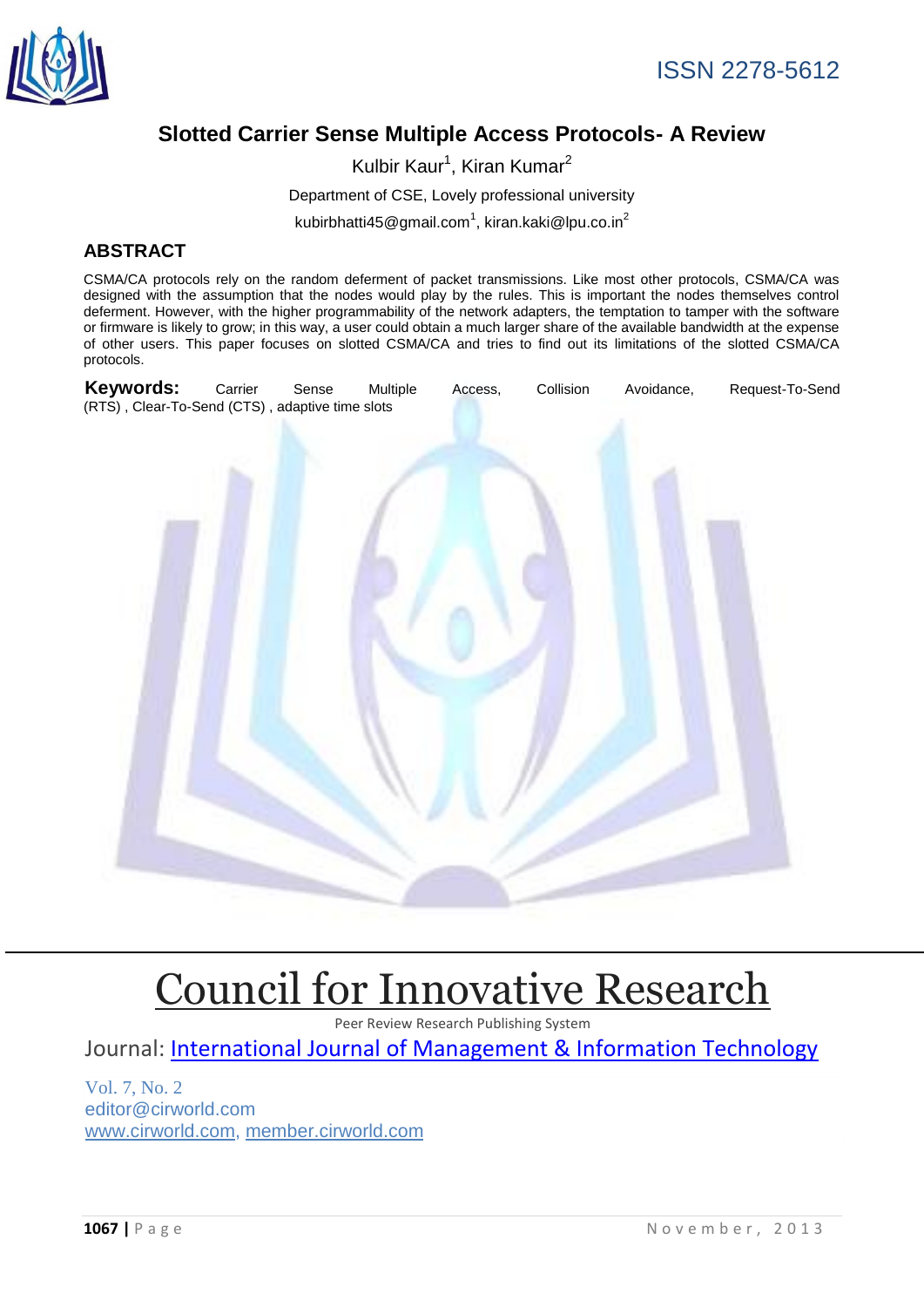

## **1. INTRODUCTION**

Carrier sense multiple access/collision avoidance (CSMA/CA) [1] protocols rely on the random deferment of packet transmissions for the efficient use of the shared wireless channel among many nodes in a network. in spite of its short comings, this class of MAC protocols is one of the most popular for ad hoc networks A network is a connection between devices that can communicate to each other. Everything from Bluetooth device, to WiFi computer, to cell phone operates on a network. Networks come in all shapes and sizes, and of course, complexities. Implementing the right network for our needs is vital. Wired networks provide stability and security but can be a challenge to setup for the first time. Wireless networks are easy to setup but hard to keep secure. The most challenging implementations involve a secure combination of both a wired and wireless networks. Having a consultant come in to make sure that choose the right network for our needs is vitally important to getting the most from our infrastructure.

The Cost and delay depends upon the time slotted CSMA/CA take to do its decision making. The main attentions of this research work are to understand the working of slotted CSMA/CA and change interval (slot) time in such a way that it becomes adaptive. A suitable simulation will be performed and various parameters regarding wireless networks and CSMA/CA will also be calculated in order to do performance analysis. Suitable comparisons will be drawn among proposed and existing strategies. (CSMA/CA) access method as the name indicates has several characteristics in common with CSMA/CD. The difference is in the last of the three components: Instead of detecting data collisions, the CSMA/CA method attempts to avoid them altogether. Although it sounds good in theory, the method it uses to do this causes some problems of its own, which is one reason CSMA/CA is a far less popular access method than CSMA/CD**.**



Fig.1.1 Network with wired and wireless

## **1.1) Wireless Networking**

Wireless networks are becoming ever more popular and easy to set up. Although setting up a wireless network is becoming easier, doing it correctly is still as challenging.Wireless networks are now faster, have broader ranges, and are more reliable than they used to be. they are also easy to hack, suffer from various from of interface,and can drop devices from the network if they are not setup properly. It's beneficial to have the help of an experienced network expert when implementing wireless network. If we have not network checked by an expert, it's important for security and stability for network checked.

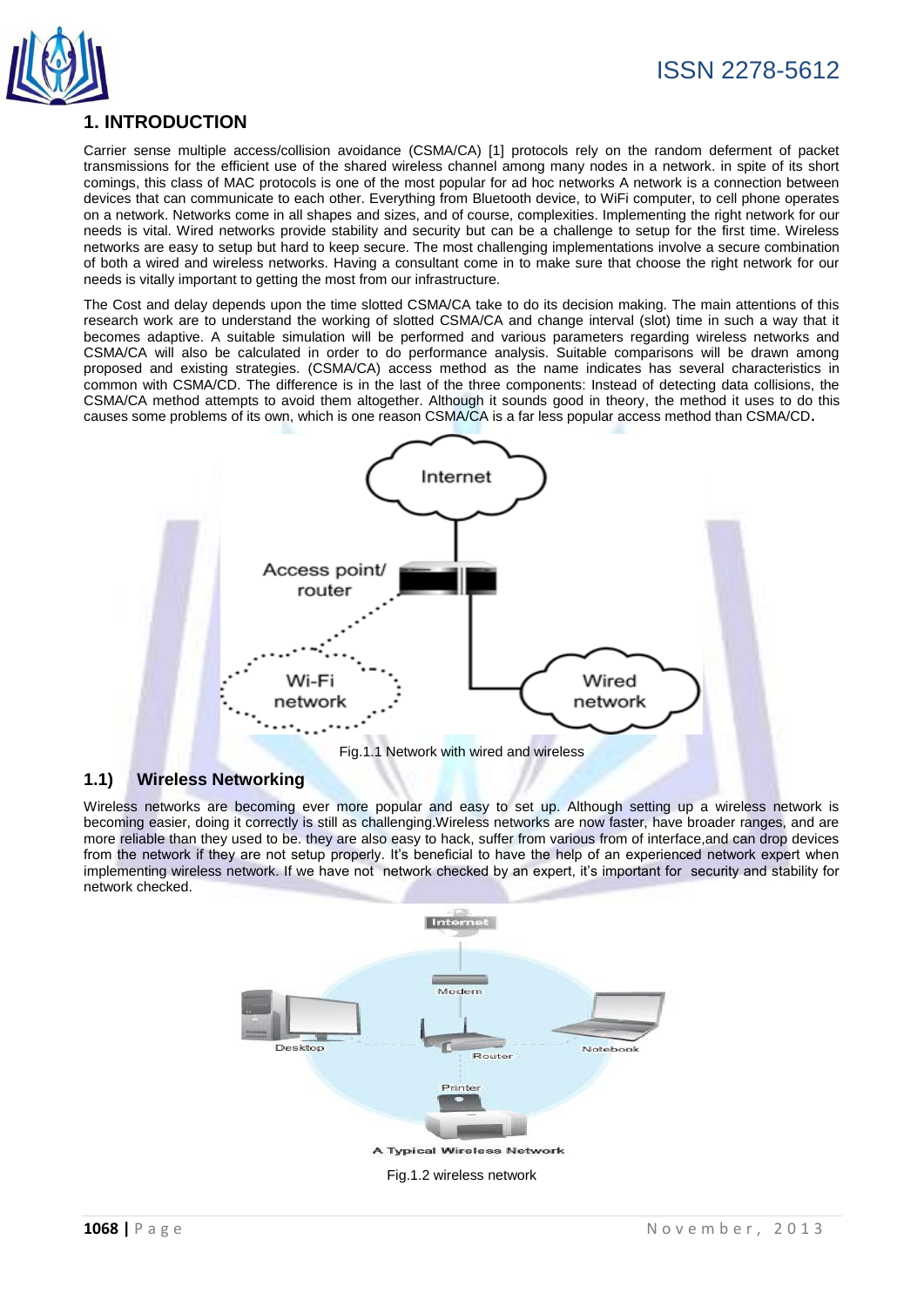

### **1.2). Wired Networking**

Wired networks are the fastest and most reliable networks that can be implemented. They are not, however, easy to implement. Various wiring standards, the need for additional hardware, and complicated computer configurations require an expert approach. Frequently enough homes and small offices are turning to wireless networks to provide blanket coverage with minimal costs and infrastructure, but wireless networks are frequently not properly secured, can lack speed, and can frequently fail from poor implementation or from interference. When we require the reliability, speed, and security of a wired network it's absolutely vital that consult a professional that can help plan and implement the network properly.



An ad hoc network, or MANET (Mobile Ad hoc NETwork), is a network composed only of nodes, with no Access Point. Messages are exchanged and relayed between nodes. In fact, an ad hoc network has the capability of making communications possible even between two nodes that are not in direct range with each other: packets to be exchanged between these two nodes are forwarded by intermediate nodes, using a routing algorithm. Hence, a MANET may spread over a larger distance, provided that its ends are interconnected by a chain of links between nodes (also called routers in this architecture). In the ad hoc network shown in Figure 1.4, node A can communicate with node D via nodes B and C, and vice versa.



Fig 1.4: An ad hoc network.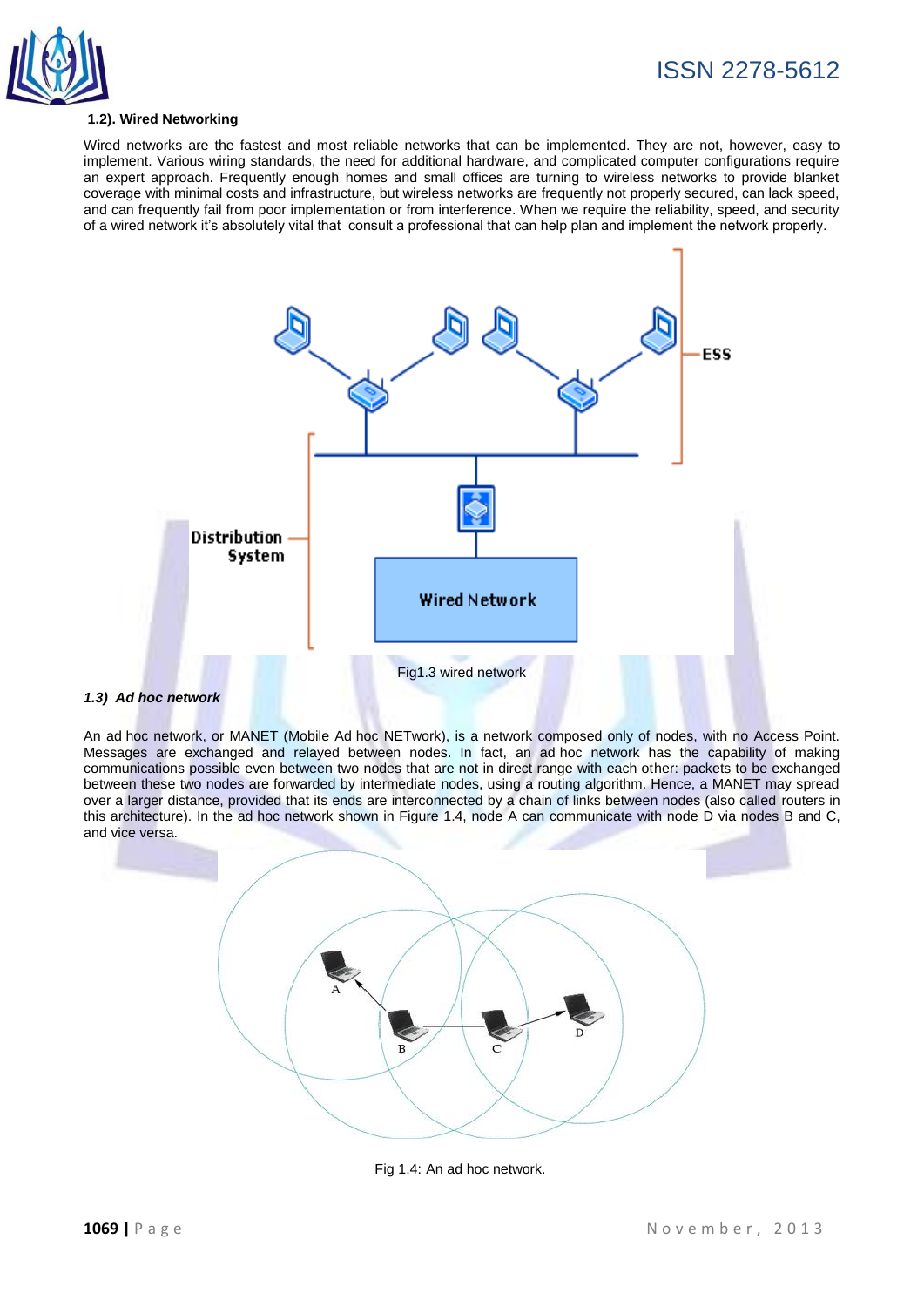

A sensor network is a special class of ad hoc network, composed of devices equipped with sensors to monitor temperature, sound, or any other environmental condition. These devices are usually deployed in large number and have limited resources in terms of battery energy, bandwidth, memory, and computational power.

#### **1.4) CSMA/CA**

Carrier sense multiple access with collision avoidance (CSMA/CA) has been adopted by the IEEE 802.11 standards for wireless local area networks (WLANs). Using a distributed coordination function (DCF), the slotted CSMA/CA protocol reduces collisions and improves the overall throughput. To mitigate fairness issues arising with slotted CSMA/CA in wireless networks, a modified version of slotted CSMA/CA is proposed that term CSMA with copying collision avoidance (CSMA/CA).

#### **1.5) How CSMA/CA works**

On a network that uses the CSMA/CA access method, when a computer has data to transmit, its NIC first checks the cable to determine if there is already data on the wire. So far, the process is identical to CSMA/CD. However, if the NIC senses that the cable is not in use, it still does not send its data packet. Instead, it sends a signal of intent--indicating that it is about to transmit data out onto the cable. CSMA/CA (Carrier Sense Multiple Access/Collision Avoidance) is the channel access mechanism used by most wireless LANs in the ISM bands. A channel access mechanism is the part of the protocol which specifies how the node uses the medium .

#### **1.6) CSMA/CA and wireless LAN**

Wireless LAN cannot implement CSMA/CD for three reasons

- Station must be able to send and receive data at the same time.
- Collision may not be detected because of the hidden terminal problem.
- Distance between stations in wireless LANs can be great. Signal fading could prevent a station at one end from hearing a collision at other end.



Fig 1.5.Flow diagram of Slotted CSMA/CA**.**

Before sending a frame, source senses the medium by checking the energy level at the carrier frequency.

Backoff until the channel is idle.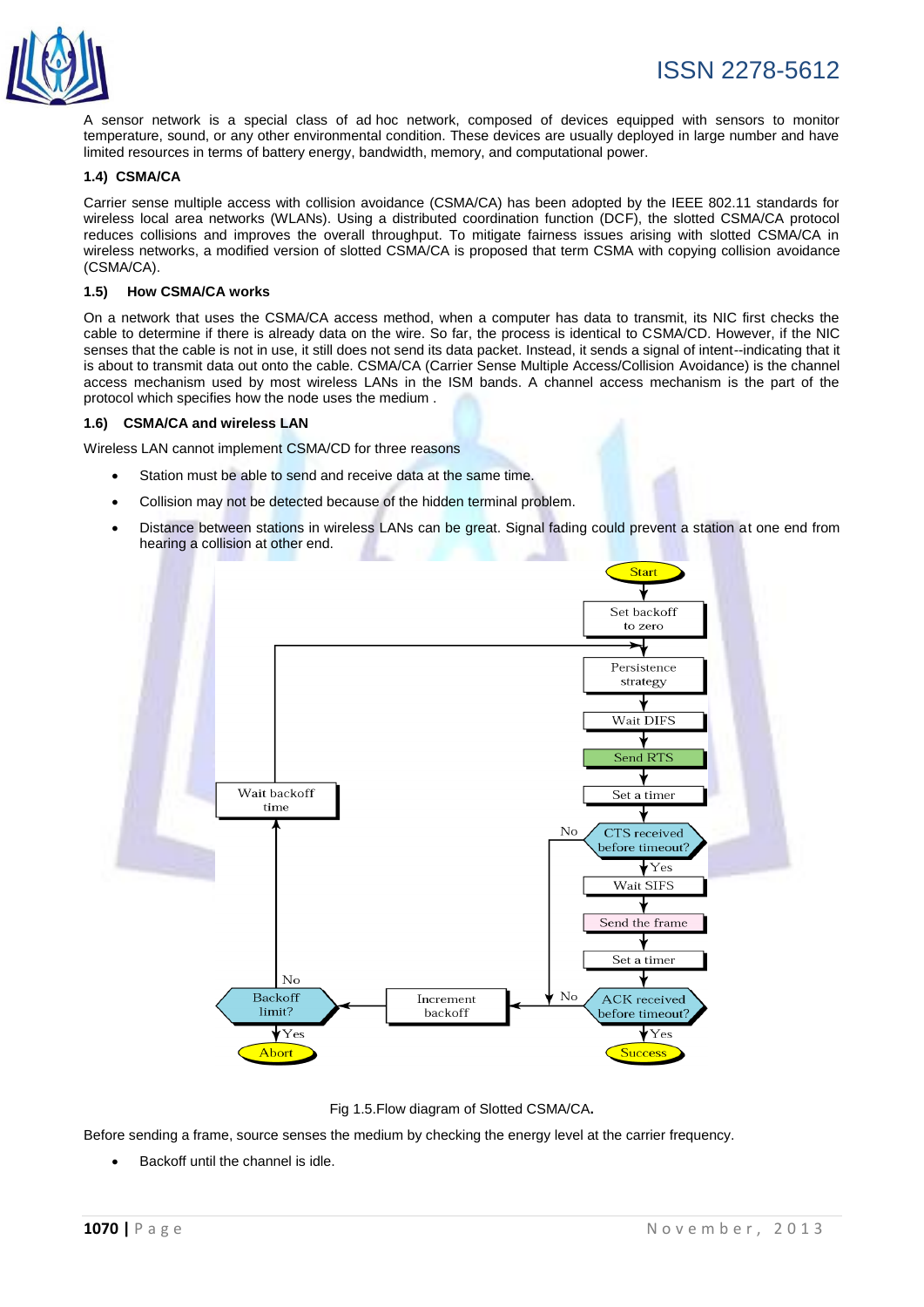

 After the channel is found idle, the station waits for a period of time called the Distributed interframe space (DIFS); then the station sends a control frame called request to send (RTS).

After receiving RTS, the destination waits for a period called Short interframe space (SIFS), the destination station sends a control frame, called Clear to Send (CTS) to source.

This control frame indicates that the destination station is ready to receive data.

- Source sends data after waiting for SITS
- Destination sends ACK after waiting for SITS.

#### **1.7) CSMA/CA Mechanisms**

Collision avoidance is used to improve the performance of the CSMA method by attempting to divide the channel somewhat equally among all transmitting nodes within the collision domain. Although CSMA/CA has been used in a variety of wired communication systems, it is particularly beneficial in a wireless LAN due to a common problem of multiple stations being able to see the Access Point, but not each other. This is due to differences in transmit power, and receive sensitivity, as well as distance, and location with respect to the AP. This will cause a station to not be able to 'hear' another station's broadcast. This is the so called 'hidden node', or 'hidden station' problem. Devices utilizing 802.11 based standards can enjoy the benefits of collision avoidance (RTS / CTS handshake, also Point coordination function), although they do not do so by default. By default they use a Carrier sensing mechanism called 'exponential backoff', or (Distributed coordination function) that relies upon a station attempting to 'listen' for another station's broadcast before sending. CA, or PCF relies upon the AP (or the 'receiver' for Ad hoc networks) granting a station the exclusive right to transmit for a given period of time after requesting it (Request to Send / Clear to Send).

#### **1.9) CSMA/CA in Wireless LAN and MAC**

The most important differences between the wireless LAN and the MAC protocol of most wired networking applications is the impossibility to detect collissions. With the receiving and sending antennas immediately next to each other, a station is unable to see any signal but its own. As a result, the complete packet will be sent before the incorrect checksum reveals that a collission has happened. It is therefore of utmost importance that the number of collissions be limited to the absolute minimum.This is achieved by a protocol called Carrier Sense Multiple Access with Collission Avoidance. The idea is to prevent collissions at the moment they are most likely to occur , i.e. when the bus is released. All clients are forced to wait for a random number of timeslots and then sense the medium again, before starting a transmission. If the medium is sensed to be busy, the client freezes its timer until it becomes free again. Thus, the chance of two clients starting to send simultaneously is reduced. In the case of a collission, the delay is doubled progressively: 15, 31, 63,...1023, until a succesfull transmission occurs and the delay is reset to the minimal value. The 802.11 standard does not fix the minimum and maximum values of the contention window. However, it does advise a minimum of 15 or 31 and a maximum of 1023



Fig1.6.Simplified Algorithm of CSMA/CA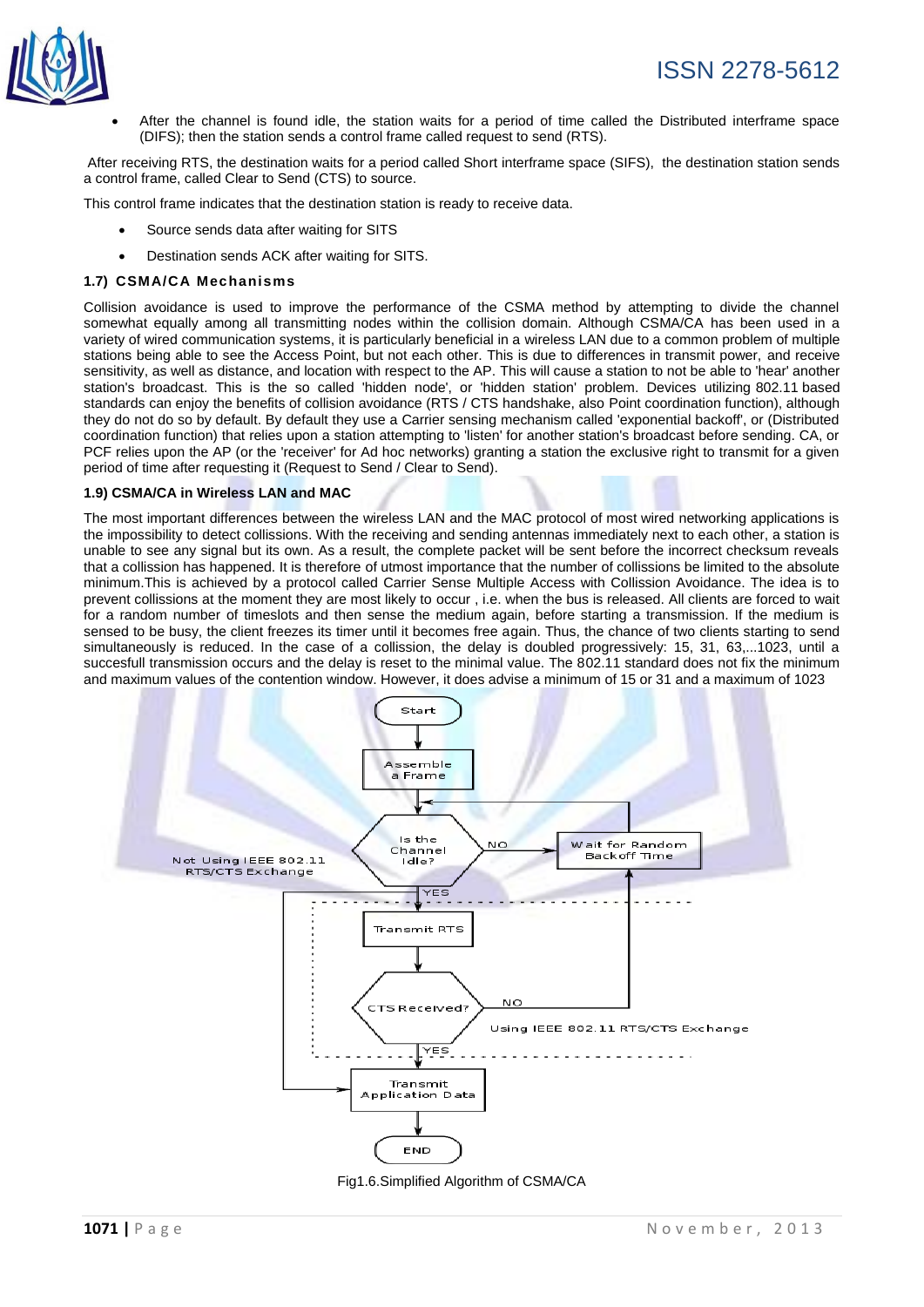

## **2. REVIEW OF LITERATURE**

Jing, Hui, and Hitoshi Aida (2011) [1] has discussed the most widely implemented standards for wireless networks, IEEE 802.15.4 defines physical and MAC specifications for low data rate wireless personal area networks (WPANs). To accurately analyze the performance of slotted CSMA/CA (SCSMA) algorithms Jing, Hui, and Hitoshi Aida (2011) [1] has optimized the network throughput by considering the number of 802.15.4 devices and the data payload by nonlinear programming (NLP). Comparing with the SCSMA protocol of IEEE standard through the simulation, performed by Jing, Hui, and Hitoshi Aida (2011) [1] has improved network throughput with non-ACK and ACK modes up to 4.8% and 8.1% on average, respectively. The performance analysis also shows that the network scalability is improved, that is the system can accommodate more contending devices in Jing, Hui, and Hitoshi Aida (2011) [1]'s proposal.

Wang, Feng et al. (2009) [2] has analyzed the carrier sense multiple access (CSMA) mechanism, and simulates its application in IEEE 802.15.4. Wang, Feng et al. (2009) [2] has found that the throughputs are relevant to the normalized propagation delay and the basic time period (BTP) of slotted CSMA. The throughputs of slotted and unslotted CSMA are almost equal when the normalized propagation delay is much less than 1 and the BTP is equal to the propagation delay. Moreover, for slotted CSMA, the BTP selection should be cautious because an unsuitable BTP will make the performance of the protocol worse.

Zhang, Yijin et al. (2006) [3] has proposed and validated an analytical model for the capacity throughput of the IEEE 802.15.4 slotted CSMA/CA which can be studied as slotted non-persistent CSMA. Key to the accuracy of our model is a careful study of the idle period after last collision, which has not been considered by all previous 802.15.4 models. Specifically, Zhang, Yijin et al. (2006) [3] has also derived the probability of sensing the channel that maximizes the throughput and provide analytical closed formulas. With results from the OPNET simulator, Zhang, Yijin et al. (2006) [3] has shown that their model can accurately predict the saturation throughput over a wide range of scenarios.

Wang, et al. (2010) [4] has shown that when an IEEE 802.15.4 network has many nodes and is almost saturated, the probability of collision is large, and the throughput is small. The main reasons are the adoption of slotted CSMA/CA and the mechanism that if a data transmission cannot be completed before the end of contention access period (CAP), it has to wait until the start of the CAP in the next superframe. Wang, et al. (2010) [4] has proposed an enhanced collisionavoidance MAC protocol for IEEE 802.15.4, and establishes a simulation model to

analyze and compare the enhanced collision-avoidance MAC and the IEEE 802.15.4 MAC. The proposed protocol, compatible with the IEEE 802.15.4 protocol, has less probability of collision (almost 0), higher probability of successful transmission (close to 1), and larger network throughput (more than two times of that of IEEE 802.15.4).

Pollin, et al. (2008) [5] has studied the advances in low-power and low-cost sensor networks have led to solutions mature enough for use in a broad range of applications varying from health monitoring to building surveillance. The development of those applications has been stimulated by the finalization of the IEEE 802.15.4 standard, which defines the medium access control (MAC) and physical layer for sensor networks. One of the MAC schemes proposed is slotted carrier sense multiple access with collision avoidance (CSMA/CA), and Pollin, et al. (2008) [5] has analyzed whether this scheme meets the design constraints of those low-power and low-cost sensor networks.

Wen et al. (2009) [6] has studied IEEE 802.15.4 protocol is proposed to meet the low latency and energy consumption needs in low-rate wireless applications, however, few analytical models are tractable enough for comprehensive evaluation of the protocol. To evaluate the IEEE 802.15.4 slotted CSMA/CA channel access mechanism Wen et al. (2009) [6] has proposed a practical and accurate discrete Markov chain model, which can dynamically represent different network loads. By computing the steady-state distribution probability of the Markov chain, we obtain an evaluation formula for throughput, energy consumption, and access latency. Then Wen et al. (2009) [6] has further analyzed the parameters that influence performance including packet arrival rate, initial backoff exponent and maximum backoff number. NS2 simulator has been used to evaluate the performance of the 802.15.4 CSMA/CA mechanism under different scenarios and to validate the accuracy of the proposed model.

Alvi (2012) [7] has discussed the IEEE 802.15.4 standard is specifically designed for low Rate Wireless Personal Area Network (LR-WPAN) with low data rate and low power capabilities. Due to very low power consumption with duty cycle even less than 0.1, the standard is being widely applied in Wireless Sensor Networks applications. It operates in Beacon and Non Beacon enabled modes. During Beacon enabled mode, it has Contention Access Period (CAP) and optional Contention Free Period. We have analyzed its performance during CAP where slotted CSMA/CA algorithm is used. The performance analysis includes channel access busy, transmission failure chances along with reliability and throughput against all three frequency bands with load variation.

## **3. CONCLUSION**

Carrier sense multiple access with collision avoidance (CSMA/CA) has been adopted by the IEEE 802.11 standards for wireless local area networks (WLANs). Using a distributed coordination function (DCF), the slotted CSMA/CA protocol reduces collisions and improves the overall throughput. To mitigate fairness issues arising with slotted CSMA/CA in wireless networks, a modified version of slotted CSMA/CA is proposed that term CSMA with copying collision avoidance (CSMA/CA). The main objective of this research work is to find the gaps in existing work. In near future suitable protocol will be proposed which may reduce the limitation of CSMA/CA.